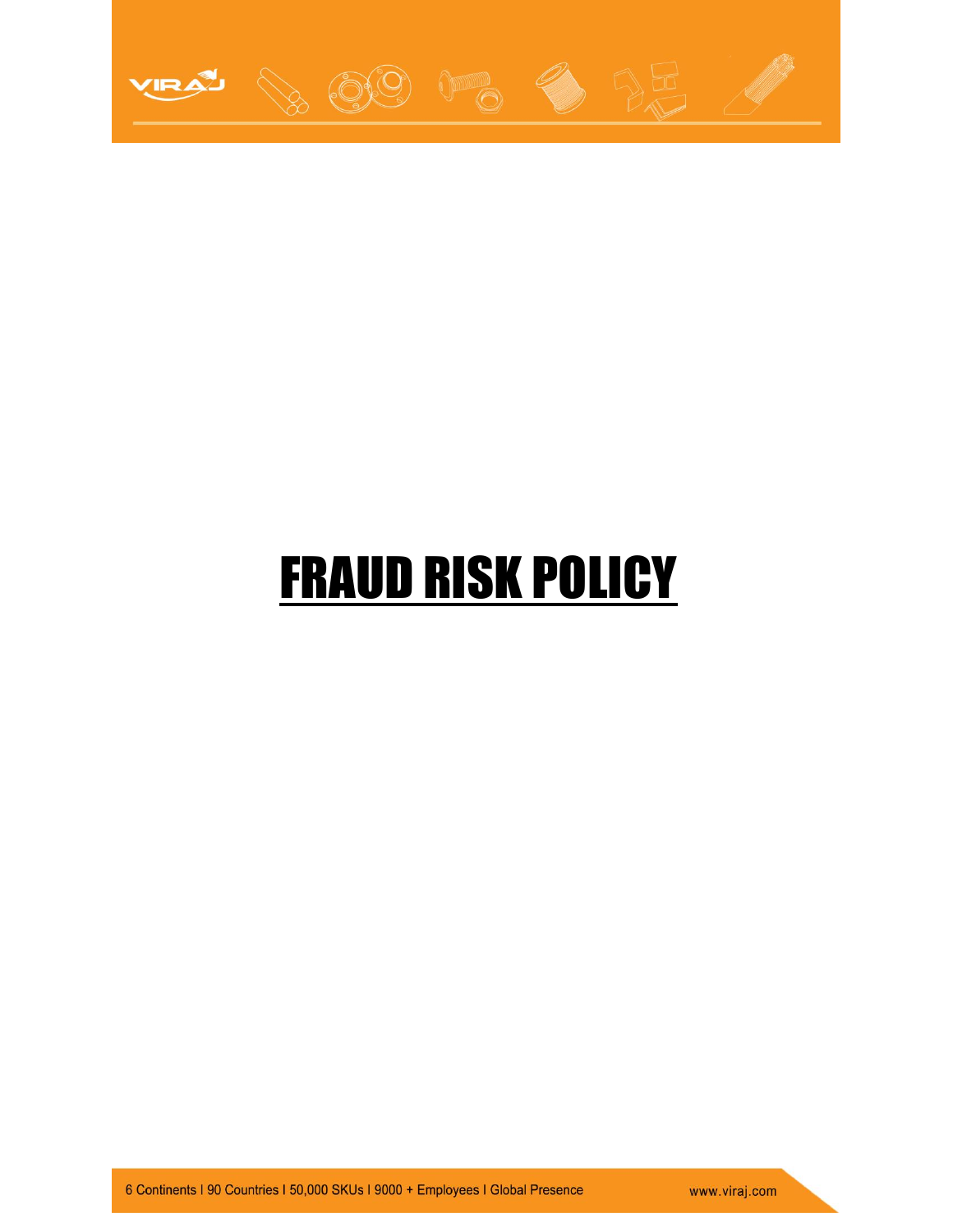#### **Introduction**

1. VIRAJ PROFILES Limited (hereinafter called VIRAJ) has a strong commitment to maintain highest legal, ethical and moral standards. All members of staff on rolls of VIRAJ, its subsidiaries, vendors, consultants and suppliers are expected to share this commitment. This policy is established to facilitate the development of procedures, which will aid in the prevention, investigation of fraud and related offences.

2. The Management already has procedures in place that reduce the likelihood of fraud occurring. These include standing orders, documented procedures and documented systems of internal control and loss prevention management function. In addition, the Management tries to ensure that a risk and fraud awareness culture exists in VIRAJ.

3. This document is intended to provide direction and help to those employees and directors who find themselves having to deal with suspected cases of theft, fraud or corruption. This document gives a framework for a response and advice and information on various aspects and implications of an investigation.

#### **Fraud policy**

4. This policy applies to any irregularity, or suspected irregularity, involving employees as well as consultants, suppliers, contractors, and/or any other parties with a business relationship with VIRAJ. Any investigative activity required will be conducted without regard to any person's relationship to VIRAJ, position or length of service.

## **Actions constituting fraud**

5. Fraud comprises both the use of deception to obtain an unjust or illegal financial advantage and intentional misrepresentations affecting the financial statements by one or more individuals among management, staff or third parties. Some of the DO's and DON'Ts for employees have been listed out in Appendix 'A' to this policy.

6. All managers and supervisors have a duty to familiarise themselves with the types of improprieties that might be expected to occur within their areas of responsibility and to be alert for any indications of irregularity. It is the duty of each member of VIRAJ and its subsidiaries and other business partners to report any such instances of fraud coming to their knowledge to CMD or to Loss Prevention head.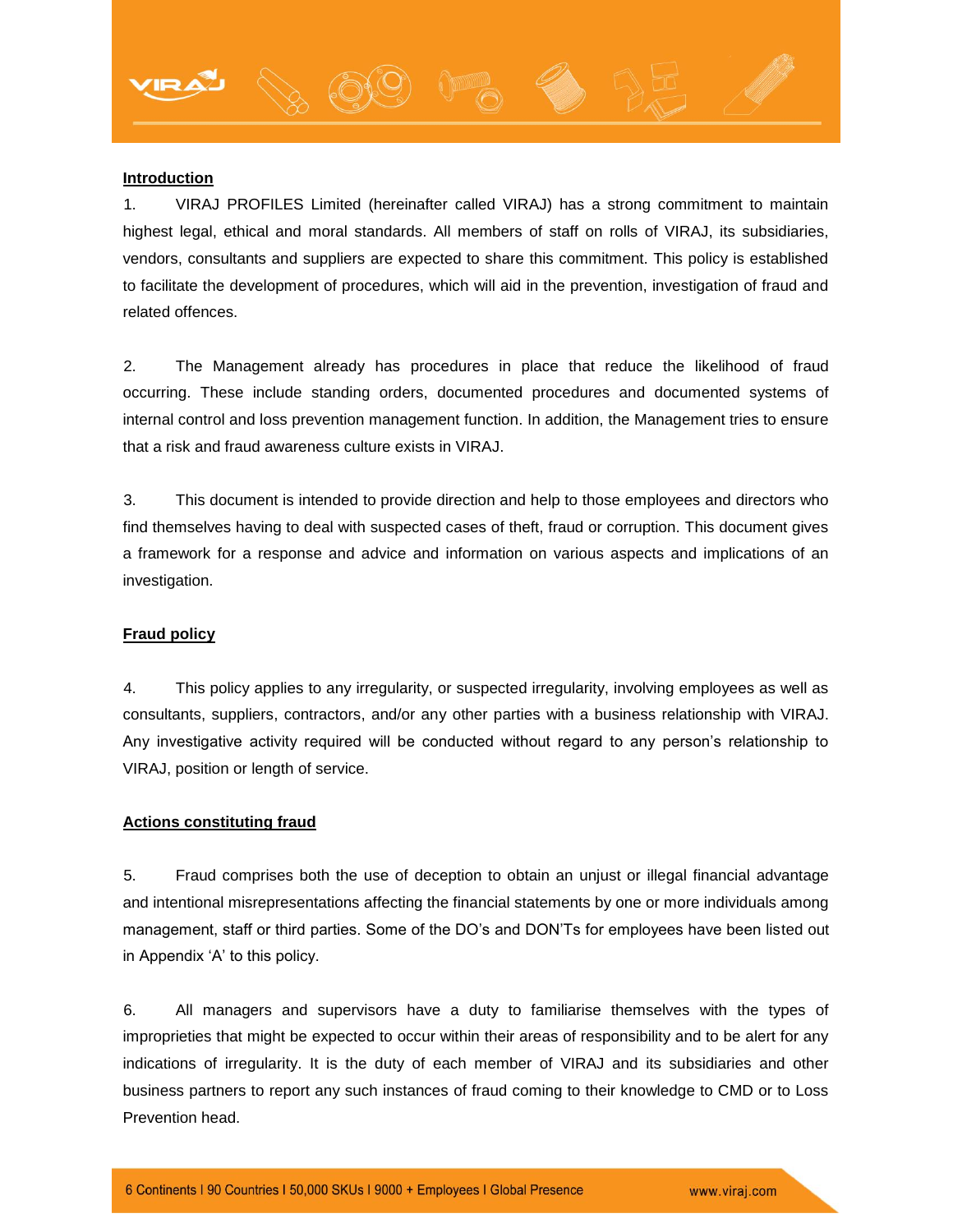## **The Management's policy**

7. The Management is absolutely committed to maintaining an honest, open and well intentioned atmosphere within VIRAJ and its subsidiaries. It is, therefore, also committed to the elimination of any fraud within the VIRAJ and its subsidiaries, and to the rigorous impartial investigation of any such cases.

8. The Management wishes to encourage anyone having reasonable suspicions of fraud to report them as per 'whistle blowers policy' or to CMD or to Head Loss Prevention. Therefore, it is also the Management's policy, which will be rigorously enforced, that no employee will suffer in any way as a result of reporting reasonably held suspicions.

9. All members of staff can therefore be confident that they will not suffer in any way as a result of reporting reasonably held suspicions of fraud. For these purposes 'reasonably held suspicions' shall mean any suspicions other than those which are shown to be raised maliciously and found to be groundless.

### **Exceptions / Amendments**

12. The above terms are subject to modification by Management at any time according to Business / Statutory requirements. All exceptions must be approved by the Chairman and Managing Director (CMD).

Disclaimer: While we try to ensure that this document reflects the current Viraj Profiles "Fraud Risk" Policy, at times there may be a lag between a change in policy and an update of this document. You should contact your HR Department to ensure that the policy statement contained in this document is the most current.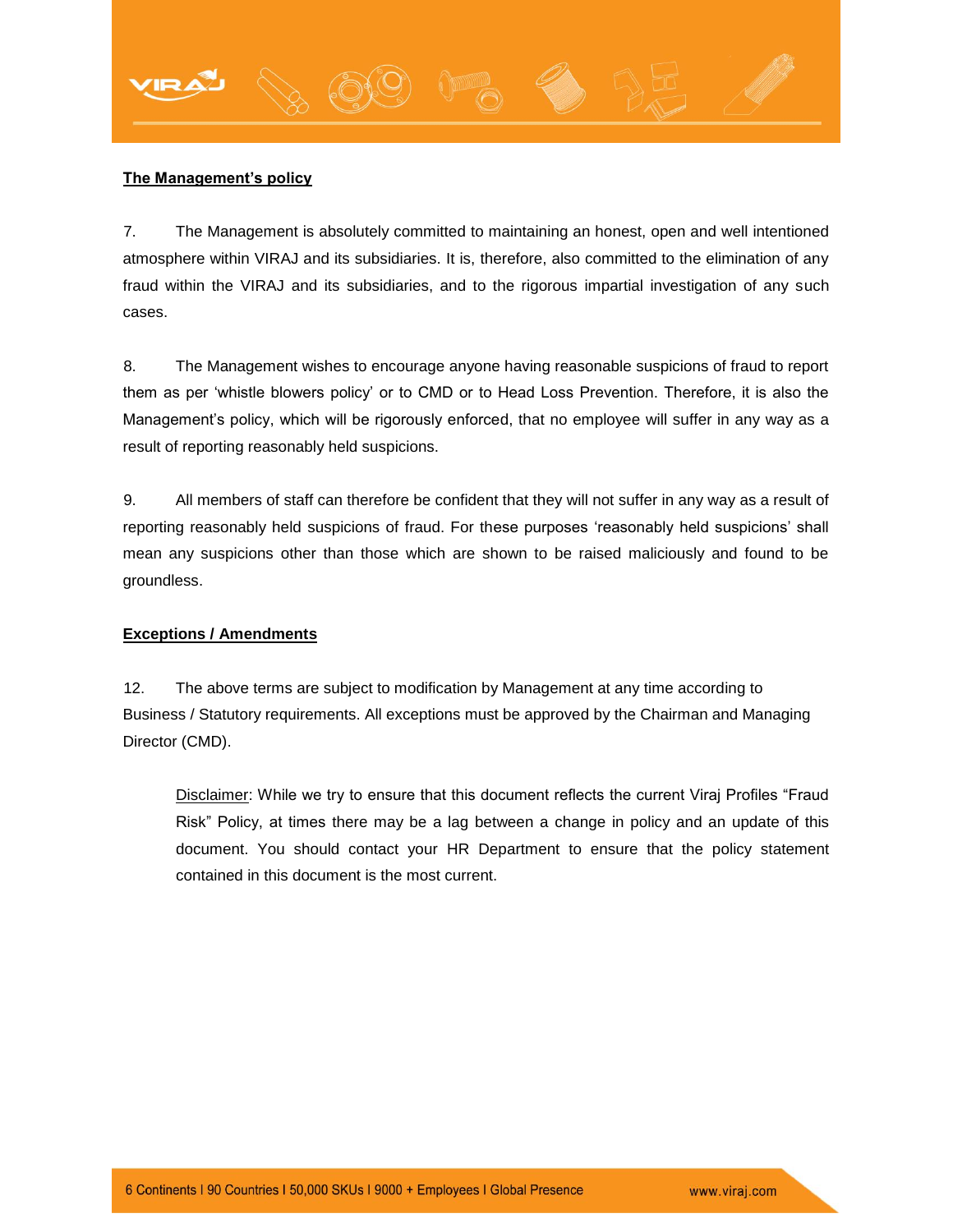

Refers to Para 5 of Fraud Risk Policy

## **Employee DOs and DON'Ts**

| Do's                                              | Don'ts                                         |
|---------------------------------------------------|------------------------------------------------|
| Report for duty/ work, on time                    | Steal time. If you are absent, regularize with |
|                                                   | authorized absence like leave.                 |
| Approve absence of subordinates as per official   | Mark 'proxy' presence on behalf of someone     |
| parameters only                                   | else.                                          |
| Use company's telephone for official purposes     | Take print outs of personal documents from     |
| only                                              | official printers                              |
| Use company's vehicle for official purposes only  | Claim for expenses NOT incurred while          |
|                                                   | discharging official duties                    |
| Claim NON CTC expenses on 'actual /               |                                                |
| authorized' basis only                            | Put up false claims                            |
|                                                   |                                                |
| Use authorized user names and passwords           | Steal/ use someone else's user name of         |
|                                                   | password                                       |
| Use company IT assets like computers for          |                                                |
| official work only                                | Carry out personal work in office on official  |
|                                                   | systems                                        |
| Report if you notice breach in company's IT       | Allow 'un authorized' persons to access        |
| policy                                            | company's data/ systems                        |
| Use only company provided software                | Use pirated software on company's computers    |
| Put up demand if specific software is required to | Visit prohibited sites from company's          |
| be procured for discharging official obligations  | computers/ networks                            |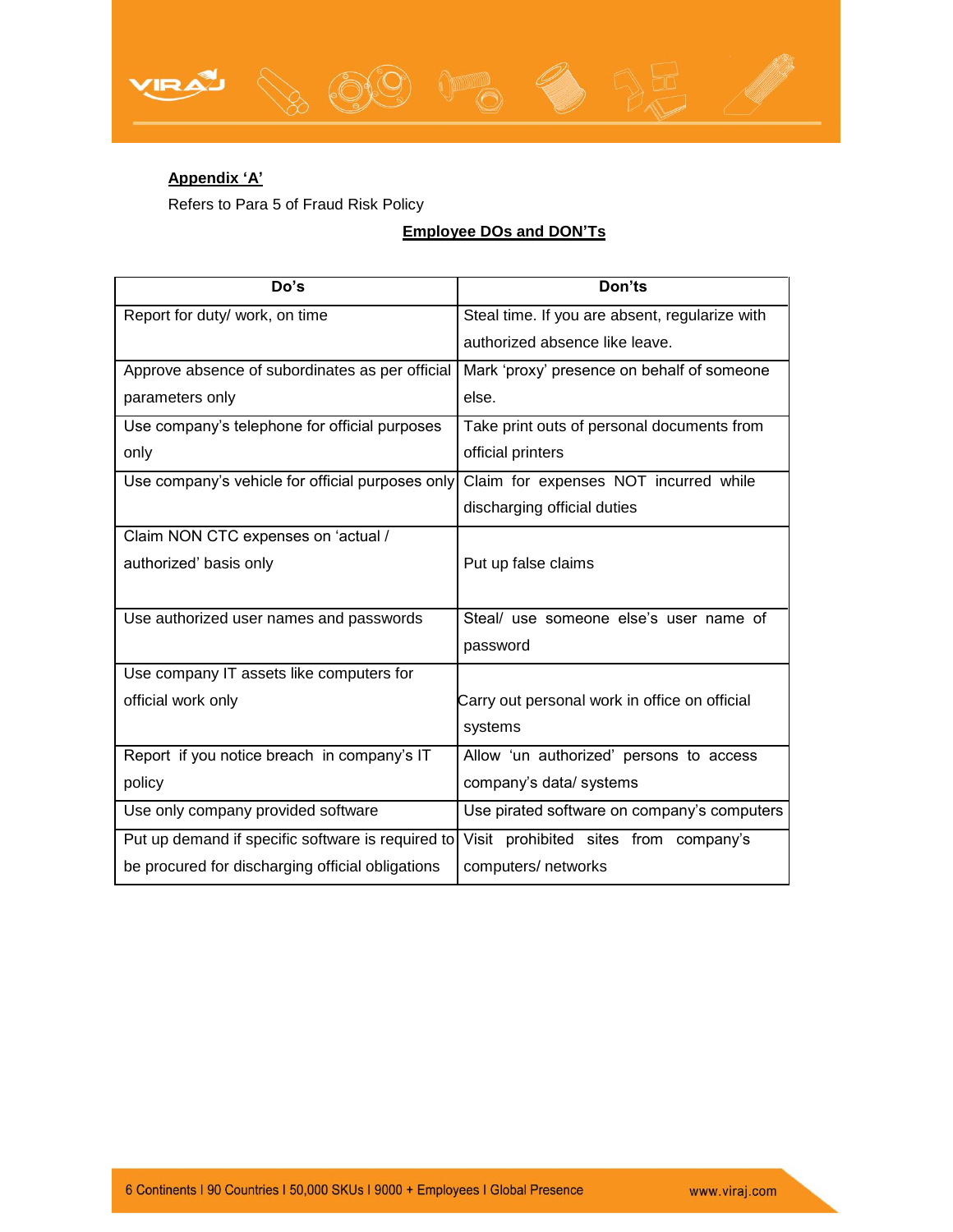

6 Continents I 90 Countries I 50,000 SKUs I 9000 + Employees I Global Presence

www.viraj.com